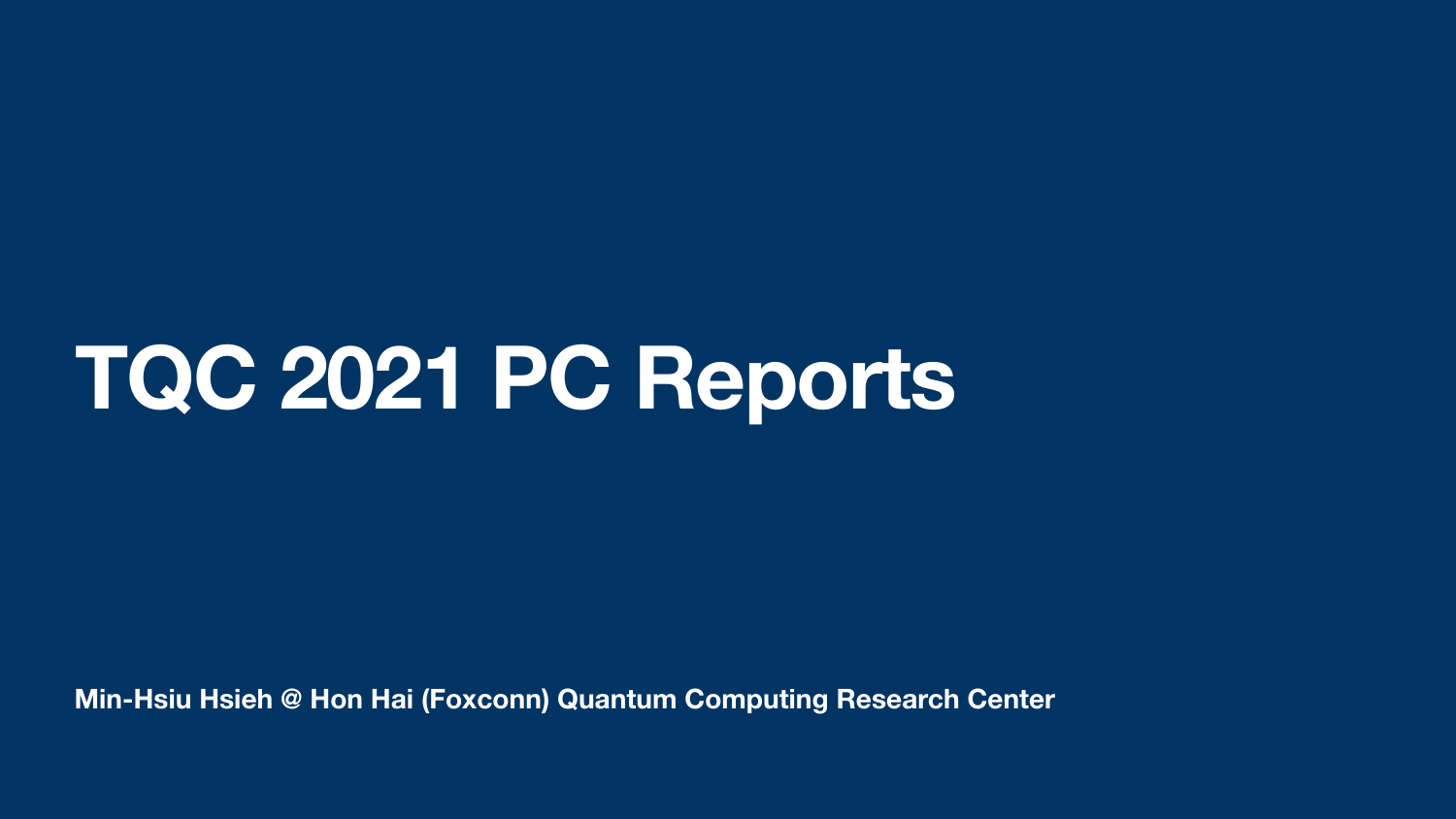## **TQC 2021 Statistics**

- 1. 245 submissions + 15 late poster submissions.
	- 145 submissions in 2020 (≈70% increase)
	- 730+ reports generated by PC.
- 2. 78 contributed talks (2 merged).
	- 33% acceptance rate

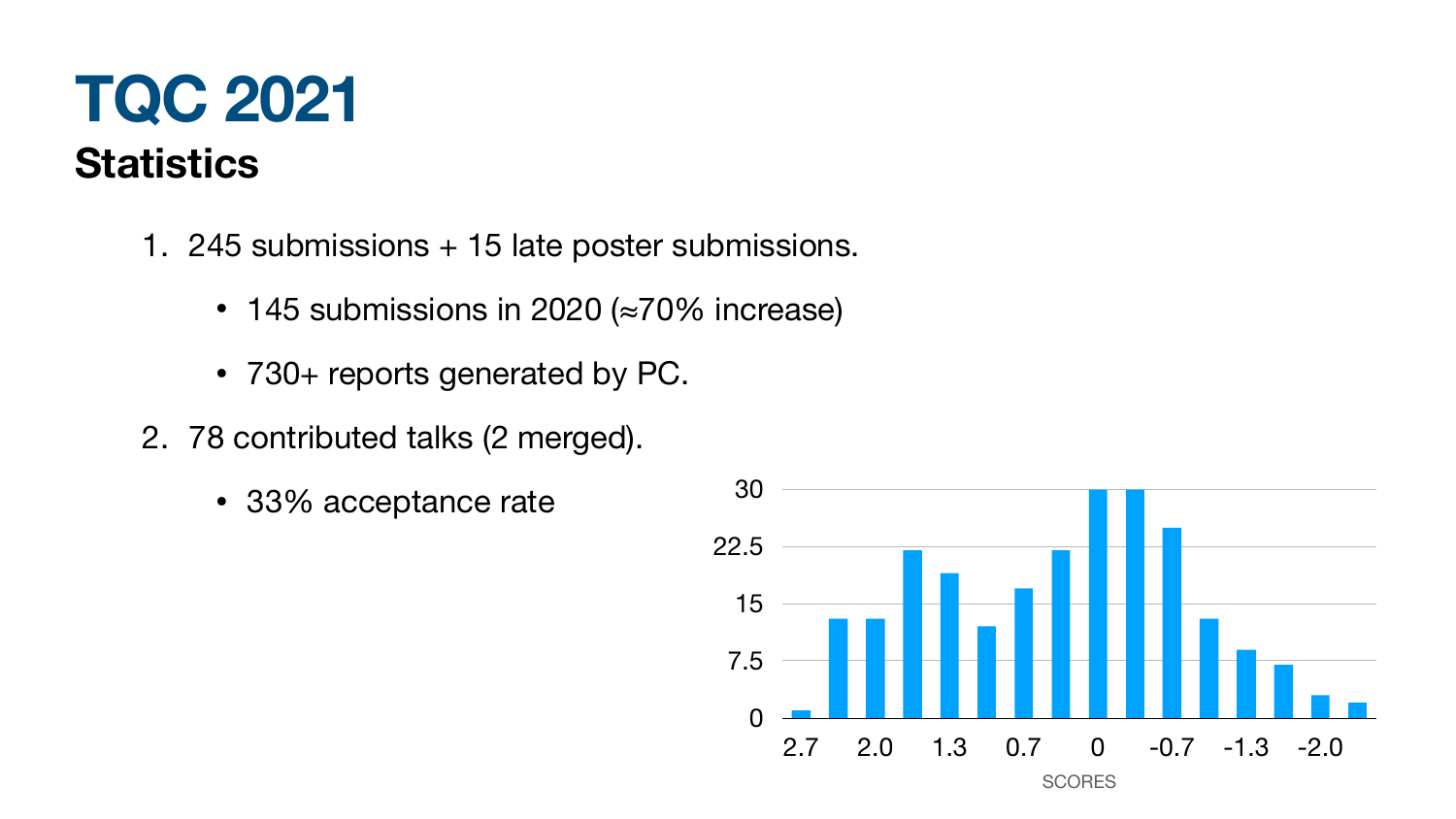## **Conference Track**

- 1. 10 papers accepted
- 2. Proceedings published online
	- ISBN 978-3-95977-198-6, LIPICS Vol. 197. ISSN 1868-8969.
	-
- 3. Outstanding Paper Award

• Available at https://www.dagstuhl.de/dagpub/978-3-95977-198-6.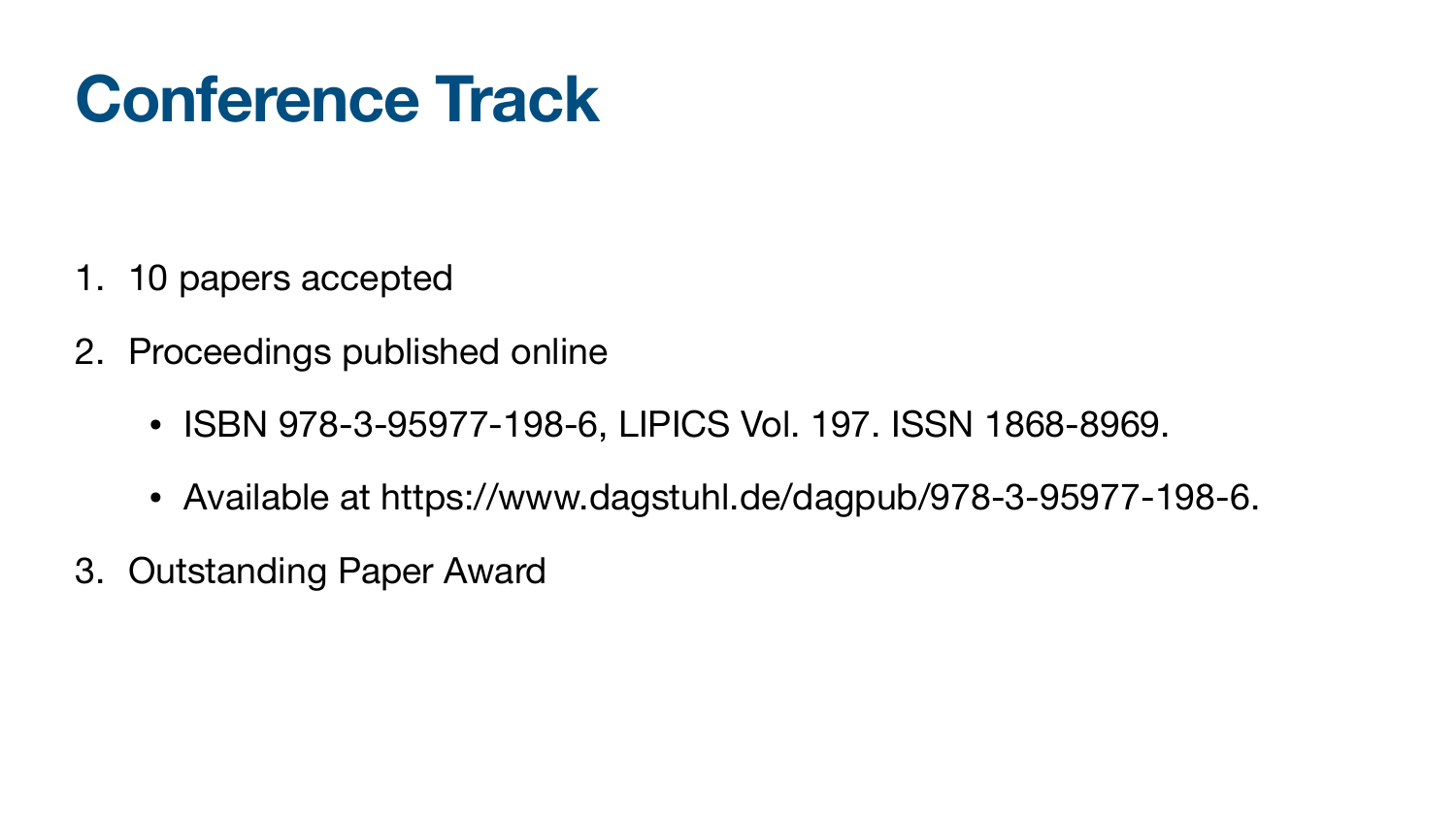## **Program Committee**

- Barbara Amaral (Universidade de São Paulo)
- Anurag Anshu (University of California, Berkeley)
- Srinivasan Arunachalam (IBM T. J. Watson Research Center)
- Juani Bermejo-Vega (University of Granada)
- Hao-Chung Cheng (National Taiwan University)
- Giulio Chiribella (QICI, The University of Hong Kong)
- Patrick Coles (Los Alamos National Laboratory)
- Matthew Coudron (NIST/UMD)
- Yfke Dulek (QuSoft / CWI, Amsterdam)
- Bill Fefferman (University of Chicago)
- Christoph Hirche (Københavns Universitet)
- Min-Hsiu Hsieh (Hon Hai Quantum Computing Center) (Chair)
- Rahul Jain (National University of Singapore)
- Anna Jenčová (Slovak Academy of Sciences)
- Maria Kieferova (University of Technology Sydney)
- Isaac Kim (University of Sydney)
- Ludovico Lami (Universität Ulm)
- Felix Leditzky (University of Illinois at Urbana-Champaign)
- Anthony Leverrier (Inria)
- Guang-Hao Low (Microsoft)
- Chandrashekar C M (Institute of Mathematical Sciences)
- Xiongfeng Ma (Tsinghua University)
- Tomoyuki Morimae (Kyoto University)
- Anand Natarajan (MIT)
- Miguel Navascues (IQOQI Vienna)
- Yingkai Ouyang (National University of Singapore)
- Dave Touchette (Université de Sherbrooke)
- Anna Vershynina (University of Houston)
- Julio I. de Vicente (Universidad Carlos III de Madrid)
- Mischa Woods (ETH)
- Penghui Yao (Nanjing University)
- Jon Yard (IQC/Perimeter Institute)
- Quntao Zhuang (University of Arizona)

### 33%

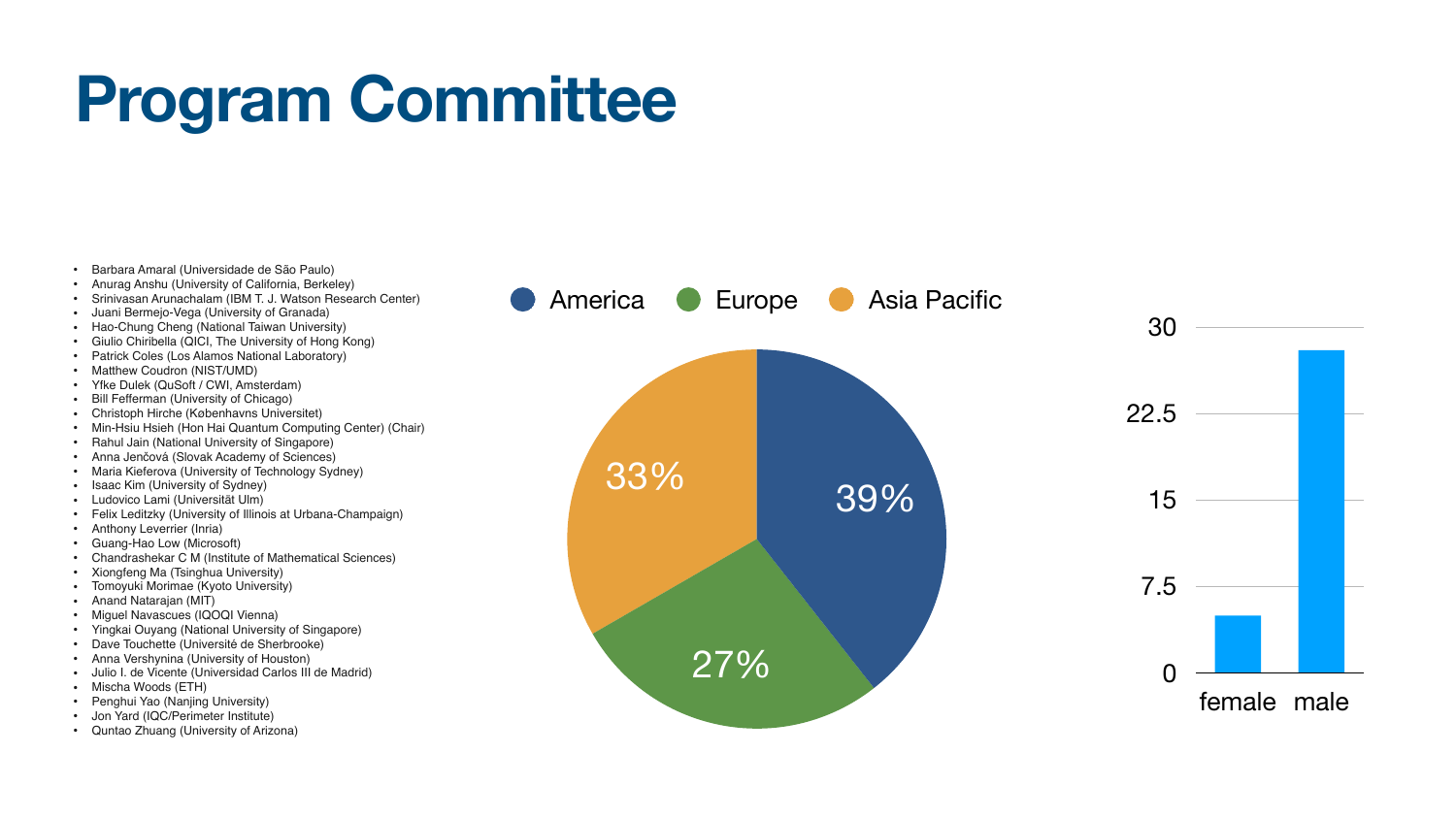

# **Special Thanks to**

# **Dace Šostaka**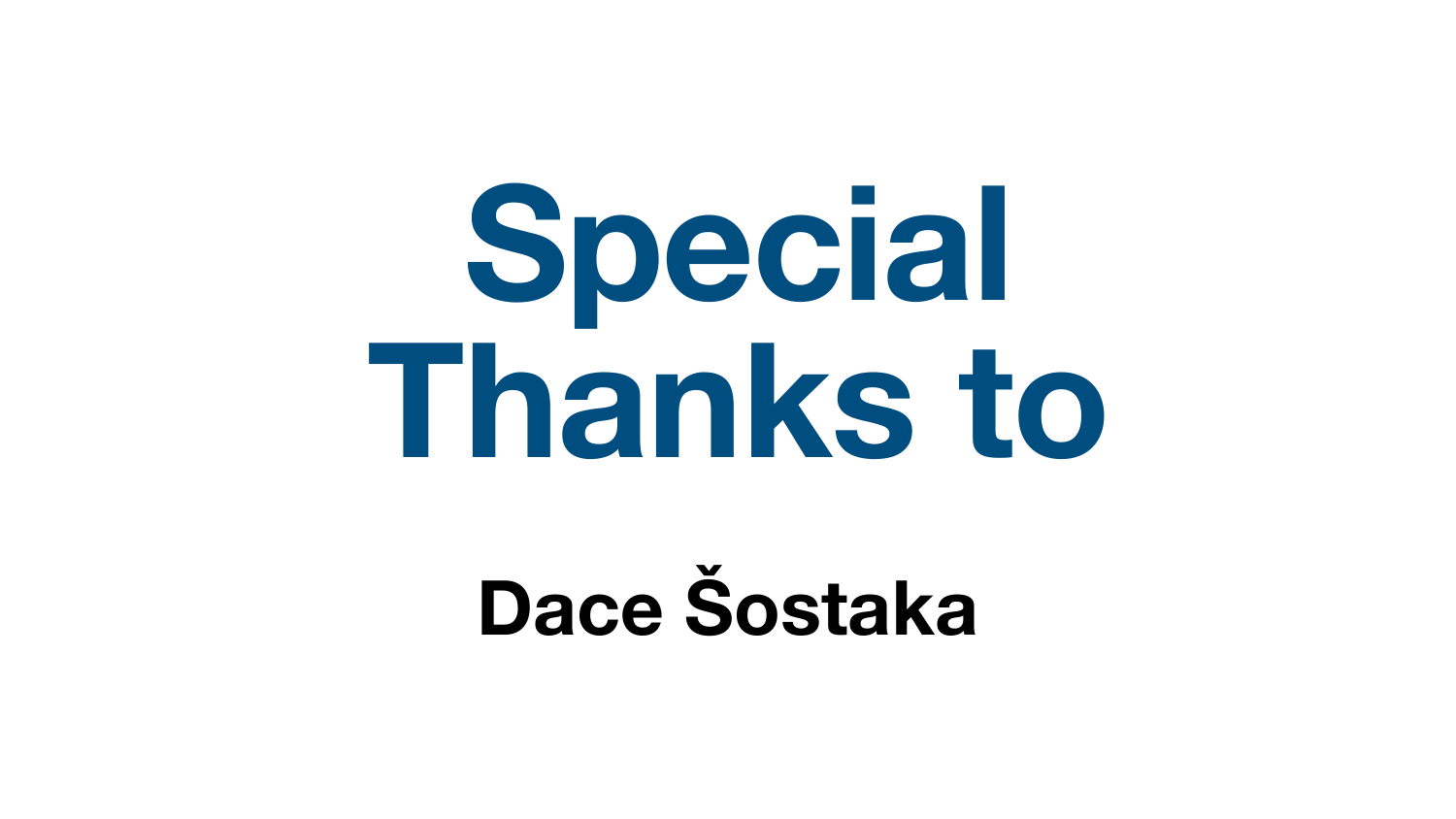### **There is plenty of room for improvement**

## **I HOPE YOU ENJOY THE PROGRAM**